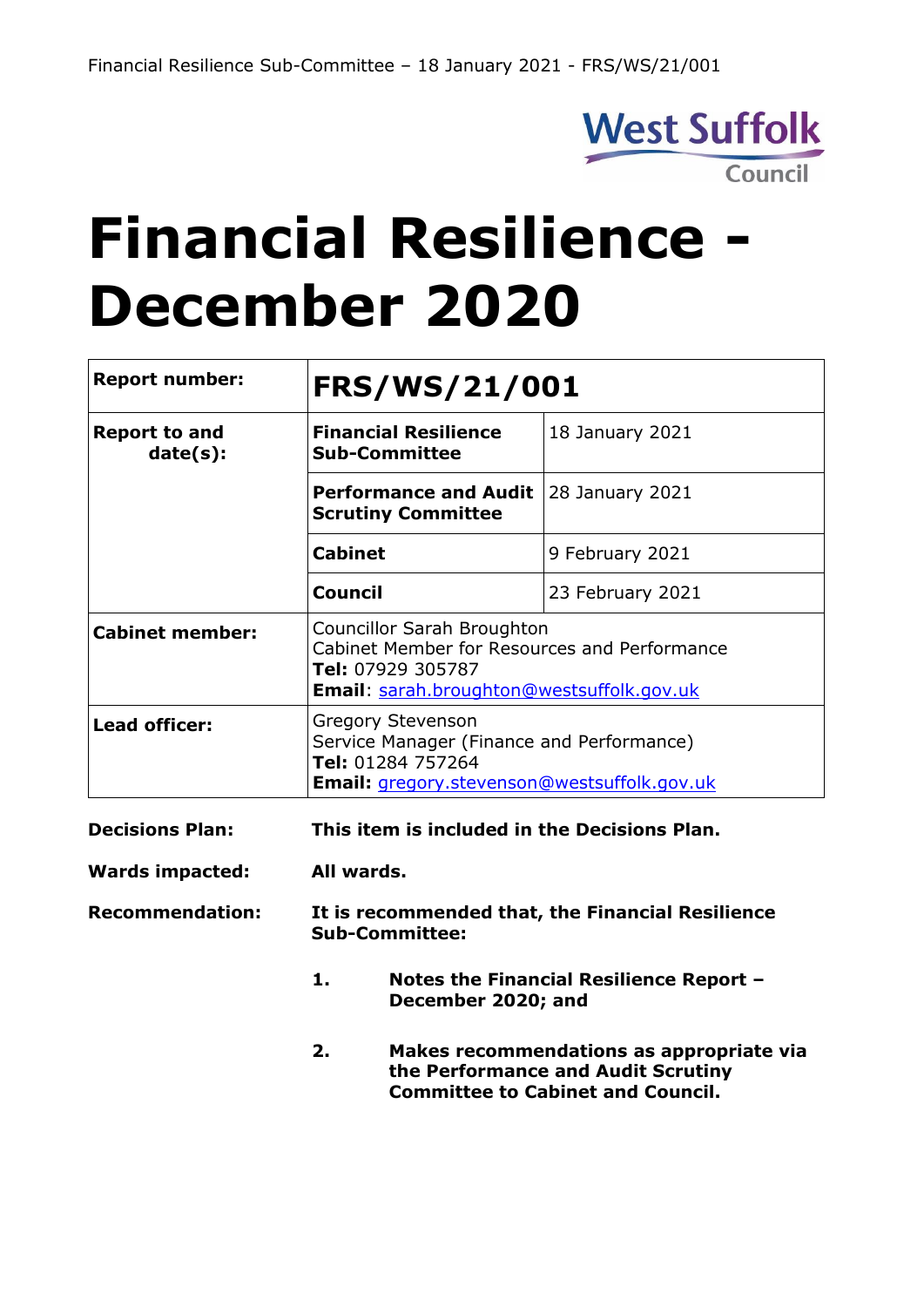## **1. Treasury Management Report – December 2020**

- 1.1 The purpose of this report is to report on the Investment Activities of West Suffolk Council from 1 April 2020 to 31 December 2020.
- 1.2 The total amount invested at 1 April 2020 was £29,900,000 and at 31 December 2020 £38,900,000.
- 1.3 The 2020/21 Annual Treasury Management and Investment Strategy Statements (report CAB/WS/20/005 approved 25 February 2020) sets out the Council's projections for the current financial year. The budget for investment income of 2020/21 is £142,141 which is based on a 0.65% target average rate of return on investments.
- 1.4 As at the end of December 2020 interest actually earned during the nine months of the financial year amounted to £73,250.00 (average rate of return of 0.352%) against a profiled budget for the period of £106,605 (average rate of return 0.65%); a budgetary deficit of £33,355. The deficit relates to continued low interest rates as a result of the COVID-19 pandemic which started in mid-March. Please also see section 7 Other Market Considerations for more details.
- 1.5 As at the end of December 2020 a total of £16.8m has been borrowed internally (to fund agreed business case investments) from available cash balances. This has meant West Suffolk Council has not had any additional external borrowing over the long-term £4m loan.

# **2. Treasury Activities 1 April 2020 to 31 December 2020**

2.1 The table below summaries the interest earned and the average rate of return achieved:

| <b>INTEREST EARNED &amp; AVERAGE RATE OF RETURN SUMMARY</b> |                                              |                                         |                                           |  |  |  |  |
|-------------------------------------------------------------|----------------------------------------------|-----------------------------------------|-------------------------------------------|--|--|--|--|
| <b>Investment Category</b>                                  | <b>Total</b><br>Average<br><b>Investment</b> | <b>Average Rate</b><br>of Return<br>(%) | <b>Interest</b><br><b>Earned</b> in<br>Q3 |  |  |  |  |
| Temporary Investments (Term<br>Deposits)                    |                                              |                                         |                                           |  |  |  |  |
| Lloyds 95 Day Account                                       | 2,424,789                                    | 0.099%                                  | 5,137.09                                  |  |  |  |  |
| Santander 365 Day Account                                   | 8,000,000                                    | 0.825%                                  | 49,720.54                                 |  |  |  |  |
| Santander 180 Day Account                                   | 1,000,000                                    | 0.647%                                  | 4,872.61                                  |  |  |  |  |
| Santander 95 Day Account                                    | 500,000                                      | 0.529%                                  | 1,993.83                                  |  |  |  |  |
| Lloyds Treasury Account                                     | 5,078,000                                    | $0.054\%$                               | 2,060.89                                  |  |  |  |  |
| <b>Barclays Deposit Account</b>                             | 6,000,000                                    | 0.010%                                  | 452.05                                    |  |  |  |  |
| <b>CCLA MMF</b>                                             | 4,850,909                                    | 0.199%                                  | 7,272.03                                  |  |  |  |  |
| <b>Local Authorities</b>                                    |                                              |                                         |                                           |  |  |  |  |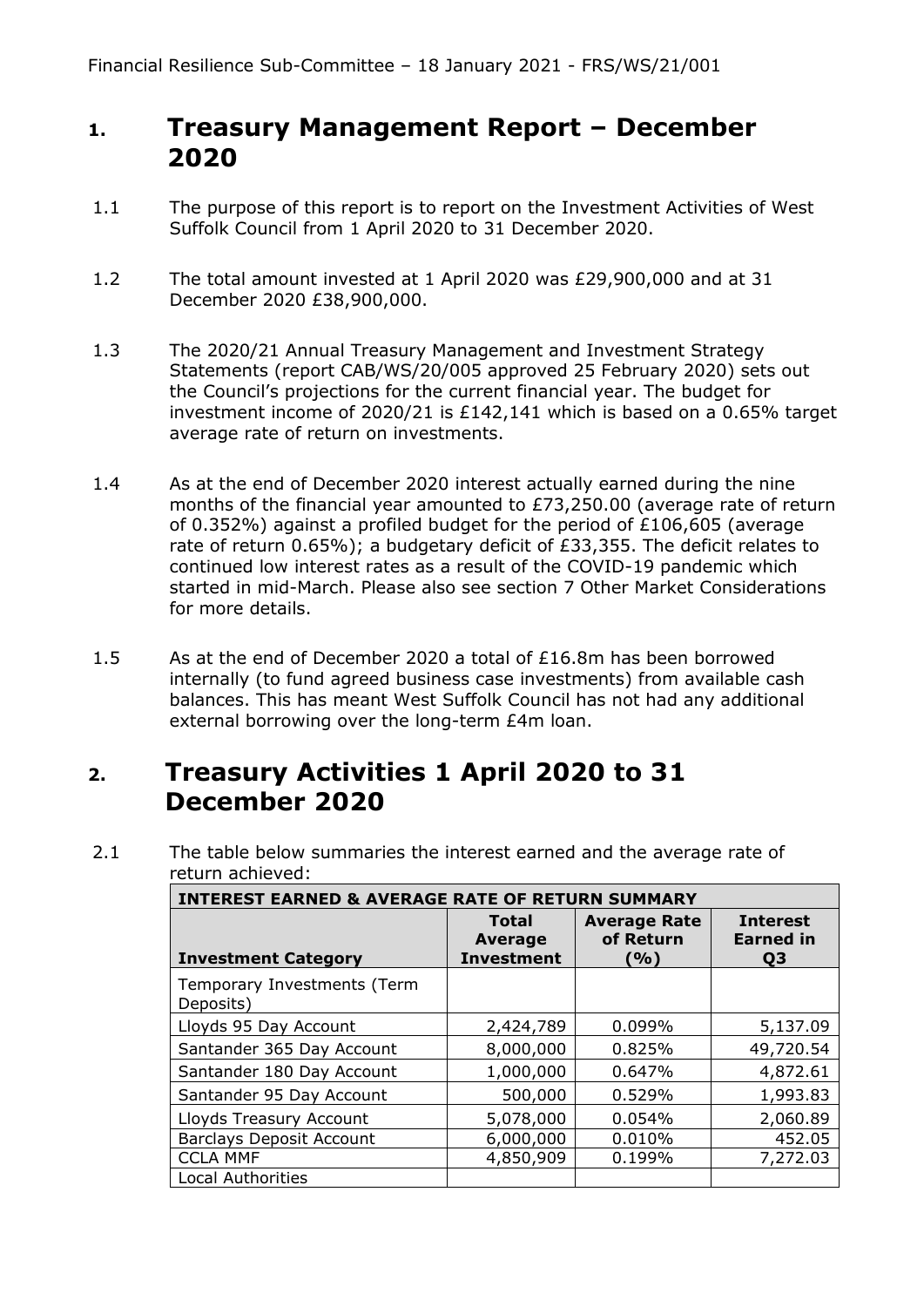| HM Debt Management Office                                | 0.025%    | 1,740.96 |
|----------------------------------------------------------|-----------|----------|
| Total Overall Average Return on Investments %            | 0.352%    |          |
| Total Interest Earned - 1 April 2020 to 31 December 2020 | 73,250.00 |          |

#### 2.2 The table below summaries the investment activity during the period:

| <b>TREASURY MANAGEMENT - INVESTMENT ACTIVITY SUMMARY</b> |             |  |  |  |  |
|----------------------------------------------------------|-------------|--|--|--|--|
|                                                          | 2020/21     |  |  |  |  |
| <b>Opening Balance 01 April 2020</b>                     | 29,900,000  |  |  |  |  |
| Investments made during the year (including transfers    |             |  |  |  |  |
| to business reserve accounts)                            | 119,000,000 |  |  |  |  |
| <b>Sub Total</b>                                         | 148,900,000 |  |  |  |  |
| Investments realised during the year (including          |             |  |  |  |  |
| withdrawals from business reserve accounts)              | 110,000,000 |  |  |  |  |
| <b>Closing Balance 31 December 2020</b>                  | 38,900,000  |  |  |  |  |

#### 2.3 The table below lists the investments held as at 31 December 2020: **Investments held as at 31 December 2020**

| Counterparty                  | <b>Principal</b> | <b>Interest</b> | <b>Date</b>   | <b>Date</b>     |
|-------------------------------|------------------|-----------------|---------------|-----------------|
|                               | <b>Amount</b>    | Rate            | <b>Loaned</b> | <b>Returned</b> |
|                               |                  |                 |               |                 |
| Lloyds 95 Day                 | 2,400,000        | 0.20%           | 01/04/20      | <b>Notice</b>   |
| Santander 365 Day             | 8,000,000        | 0.75%           | 01/04/20      | <b>Notice</b>   |
| Santander 180 Day             | 1,000,000        | 0.55%           | 01/04/20      | <b>Notice</b>   |
| Santander 95 Day              | 500,000          | 0.45%           | 01/04/20      | <b>Notice</b>   |
| Lloyds Treasury Acc           | 5,500,000        | 0.05%           | 01/04/20      | On call         |
|                               |                  |                 |               | availability    |
| <b>Barclays Deposit Acc</b>   | 6,000,000        | 0.01%           | 01/04/20      | On call         |
|                               |                  |                 |               | availability    |
| <b>CCLA MMF</b>               | 4,000,000        | Variable        | 01/04/20      | On call         |
|                               |                  |                 |               | availability    |
| HM Debt Man. Office           | 1,500,000        | 0.01%           | 16/10/20      | 22/02/21        |
| HM Debt Man. Office           | 1,000,000        | 0.01%           | 23/10/20      | 01/02/21        |
| HM Debt Man. Office           | 2,000,000        | 0.01%           | 10/11/20      | 15/03/21        |
| HM Debt Man. Office           | 7,000,000        | 0.005%          | 01/12/20      | 19/01/21        |
|                               |                  |                 |               |                 |
| There were NO other           |                  |                 |               |                 |
| <b>Fixed Term Investments</b> |                  |                 |               |                 |
| <b>TOTAL</b>                  | 38,900,000       |                 |               |                 |

• As at 31 December 2020, notice has been placed on the Santander 180 account, the Santander 95 Day account and the Lloyds 95 Day account to fund shortfall in cashflow from mid-March 2021.

Please note: The interest rates above are the achieved rates throughout the reporting period, actual rates going forward will be rates in force as at 1 January 2021.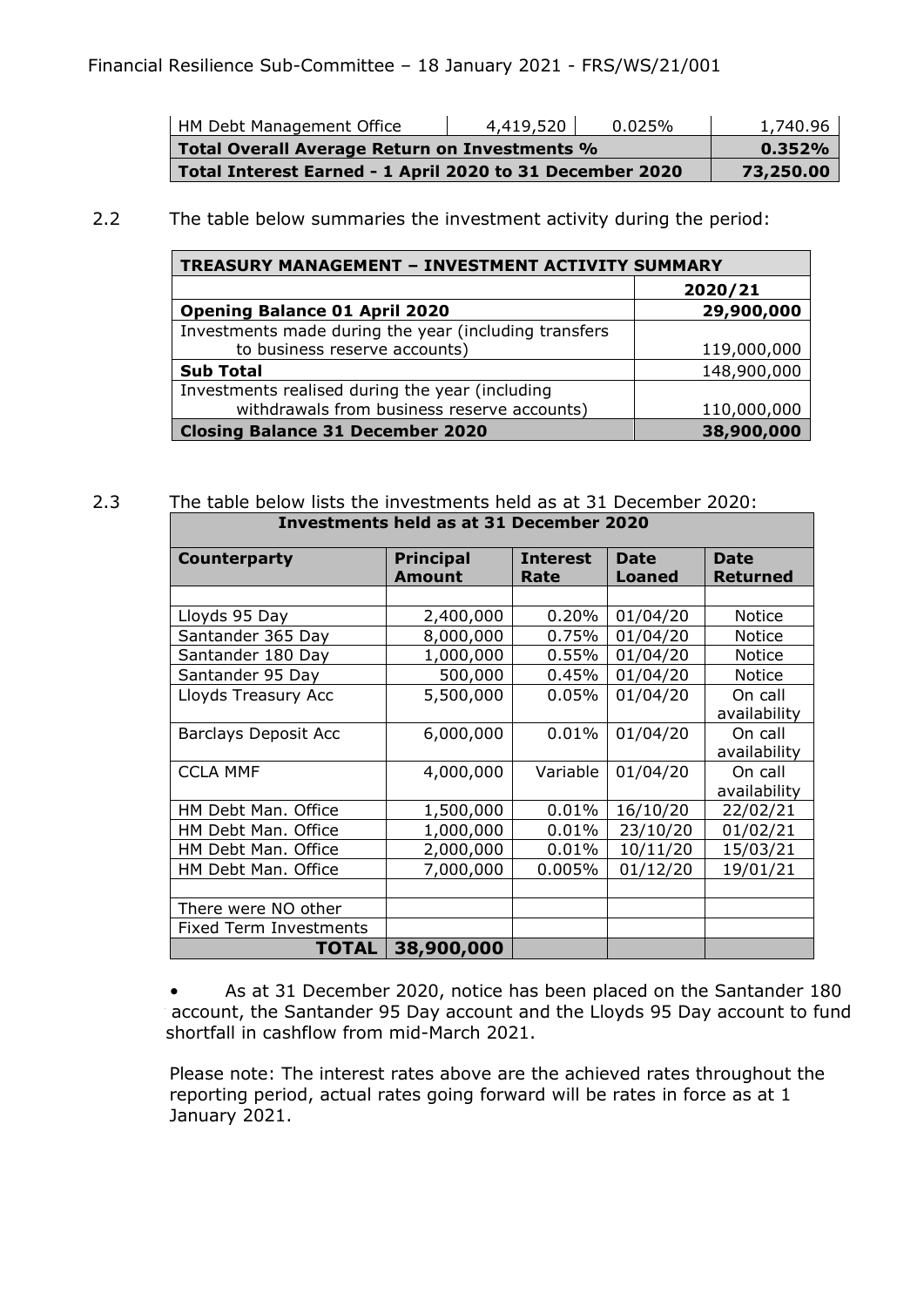# **3. Borrowing and Capital Costs - Affordability**

- 3.1 The 2020/21 Budget had, assumptions on borrowing for capital projects included within it. This borrowing was based around four main projects:
	- Western Way development
	- Mildenhall Hub
	- Barley Homes
	- Investing in our Growth Fund

There is also the long-standing £4.0m loan relating to the Newmarket Leisure Centre.

| 3.2<br>The details of these Budgets is laid out below: |  |
|--------------------------------------------------------|--|
|--------------------------------------------------------|--|

|                                                             |                                                    | SUMMARY OF CAPITAL BORROWING BUDGET 2020/21                |                                   |
|-------------------------------------------------------------|----------------------------------------------------|------------------------------------------------------------|-----------------------------------|
| <b>Project</b>                                              | <b>External</b>                                    | <b>Servicing Costs</b>                                     |                                   |
|                                                             | <b>Borrowing</b><br><b>Requirement</b><br>(Budget) | <b>Minimum</b><br><b>Revenue</b><br><b>Provision (MRP)</b> | <b>Interest</b><br><b>Payable</b> |
| Investing in our Growth<br>Fund                             | £16,307,872                                        | £763,000                                                   | £406,700                          |
| Western Way<br>Development                                  | £21,560,577                                        | £197,750                                                   | £0                                |
| Mildenhall Hub                                              | £9,076,049                                         | £57,000*                                                   | £62,000*                          |
| <b>West Suffolk</b><br><b>Operational Hub</b>               | £0                                                 | £289,000                                                   | £317,000                          |
| Newmarket Leisure<br>Centre (FHDC)                          | £4,000,000                                         | £113,000                                                   | £169,600                          |
| Toggam Solar Farm                                           | $£0**$                                             | £107,500                                                   | £202,000                          |
| 20 High St Haverhill                                        | $£0**$                                             | £49,300                                                    | £54,200                           |
| 113 High St<br>Newmarket                                    | $£0**$                                             | £24,930                                                    | £19,944                           |
| <b>Provincial House</b>                                     | $£0**$                                             | £92,500                                                    | £101,000                          |
| Vicon House, Western<br>Way                                 | £0                                                 | £46,500                                                    | £105,000                          |
| 33-35 High St Haverhill                                     | £0                                                 | £5,000                                                     | £11,300                           |
| 17/18 Cornhill                                              | £1,720,530                                         | £0                                                         | £0                                |
| <b>Total borrowing and</b><br>associated servicing<br>costs | £52,665,028                                        | £1,745,480                                                 | £1,448,744                        |
| % of Gross Revenue<br><b>Income Budget ***</b>              |                                                    | 3.1%                                                       | 2.6%                              |

\* Mildenhall Hub planned to be completed late 2020/21. Borrowing costs are not planned until the site is active.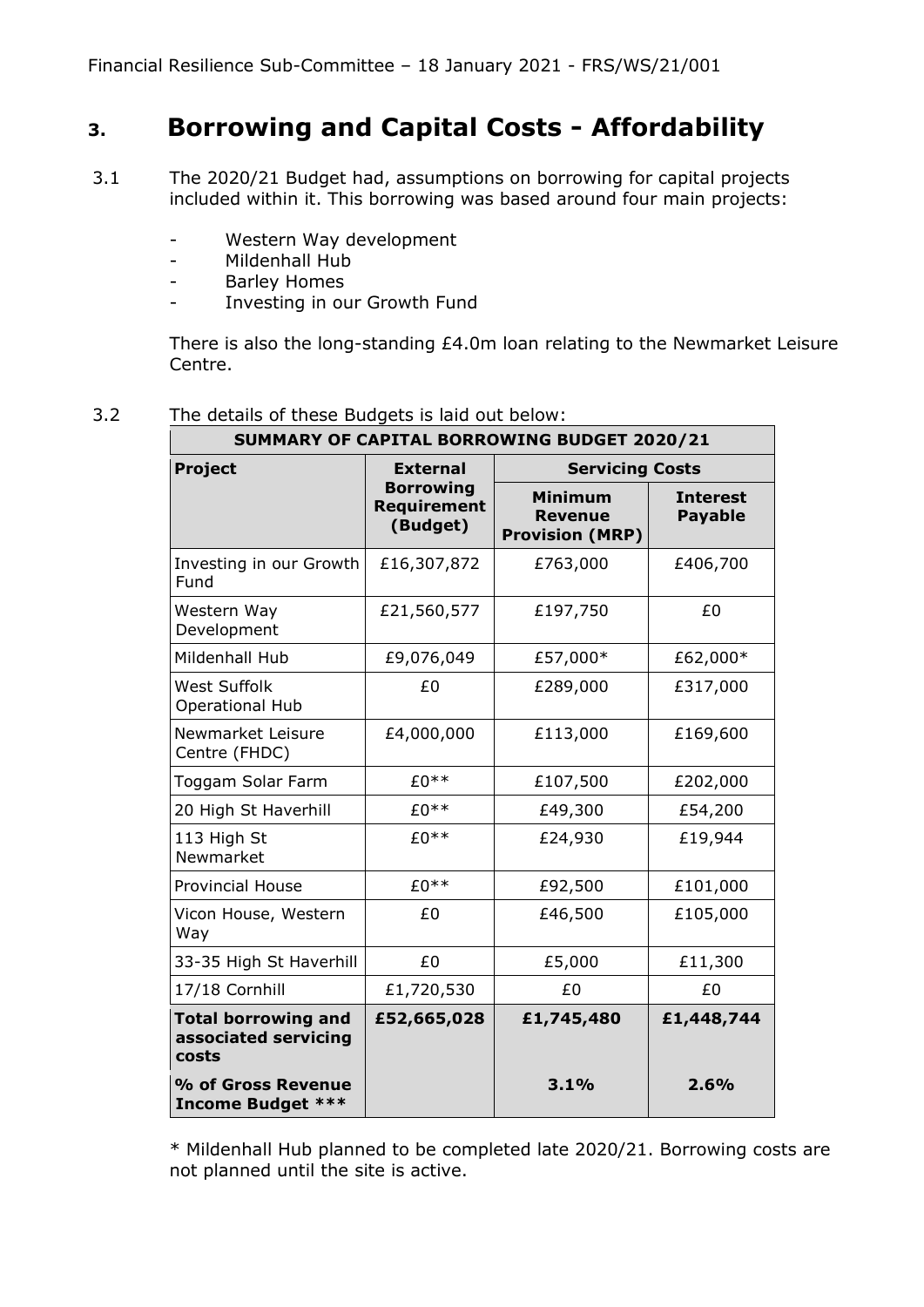\*\* Business cases assessed on the basis of borrowing. These purchases were made in prior years using available cash reserves. A full year of MRP and borrowing are budgeted.

\*\*\* Referred to as Net Revenue Budget in previous reports and capital strategy – title amend to make relationship to West Suffolk gross revenue income budget £56.1m) clearer.

3.3 The affordability of borrowing and capital costs is a key metric in our financial planning and resilience assessments. Current and future financial affordability and resilience to such costs is key when evaluating any new opportunities. As set out in the approved West Suffolk Capital Strategy we are using the % of the Gross Revenue Income Budget for both MRP and Interest Payable to assess the Councils affordability position. In other words, how much (in % terms) of our gross revenue income budget is committed to servicing our external debt.

| <b>SUMMARY OF CAPITAL BORROWING FOR 2020/21</b> |                                     |                                                                                                                          |                                                        |                                   |  |  |
|-------------------------------------------------|-------------------------------------|--------------------------------------------------------------------------------------------------------------------------|--------------------------------------------------------|-----------------------------------|--|--|
| <b>Project</b>                                  | <b>External</b><br><b>Borrowing</b> | Use of<br><b>Available</b><br><b>Revenue</b><br><b>Reserves (in</b><br>place of<br><b>External</b><br><b>Borrowing</b> ) | Minimum<br><b>Revenue</b><br><b>Provision</b><br>(MRP) | <b>Interest</b><br><b>Payable</b> |  |  |
| Investing in our<br>Growth Fund                 | £5,000,000                          | £0                                                                                                                       | £233,936                                               | £0                                |  |  |
| Western Way<br>Development                      | £0                                  | £0                                                                                                                       | £0                                                     | £0                                |  |  |
| Mildenhall Hub                                  | £0                                  | £15,226,174                                                                                                              | £0                                                     | £0                                |  |  |
| <b>West Suffolk</b><br>Operational Hub          | £0                                  | £0                                                                                                                       | £289,000                                               | £0                                |  |  |
| Newmarket Leisure<br>Centre (FHDC)              | £4,000,000                          | £0                                                                                                                       | £113,000                                               | £170,994                          |  |  |
| Toggam Solar Farm                               | £0                                  | £0                                                                                                                       | £107,500                                               | £0                                |  |  |
| 20 High St Haverhill                            | £0                                  | £0                                                                                                                       | £49,300                                                | £0                                |  |  |
| 113 High St<br>Newmarket                        | £0                                  | £0                                                                                                                       | £24,930                                                | £0                                |  |  |
| Olding Road DHL<br>Depot                        | £0                                  | £0                                                                                                                       | £92,500                                                | £0                                |  |  |
| Vicon House,<br>Western Way                     | £0                                  | £0                                                                                                                       | £46,500                                                | £0                                |  |  |
| 33-35 High Street,<br>Haverhill                 | £0                                  | £0                                                                                                                       | £5,000                                                 | £0                                |  |  |

3.4 The forecast position on each of these projects for the full year of 2020/21 is as below: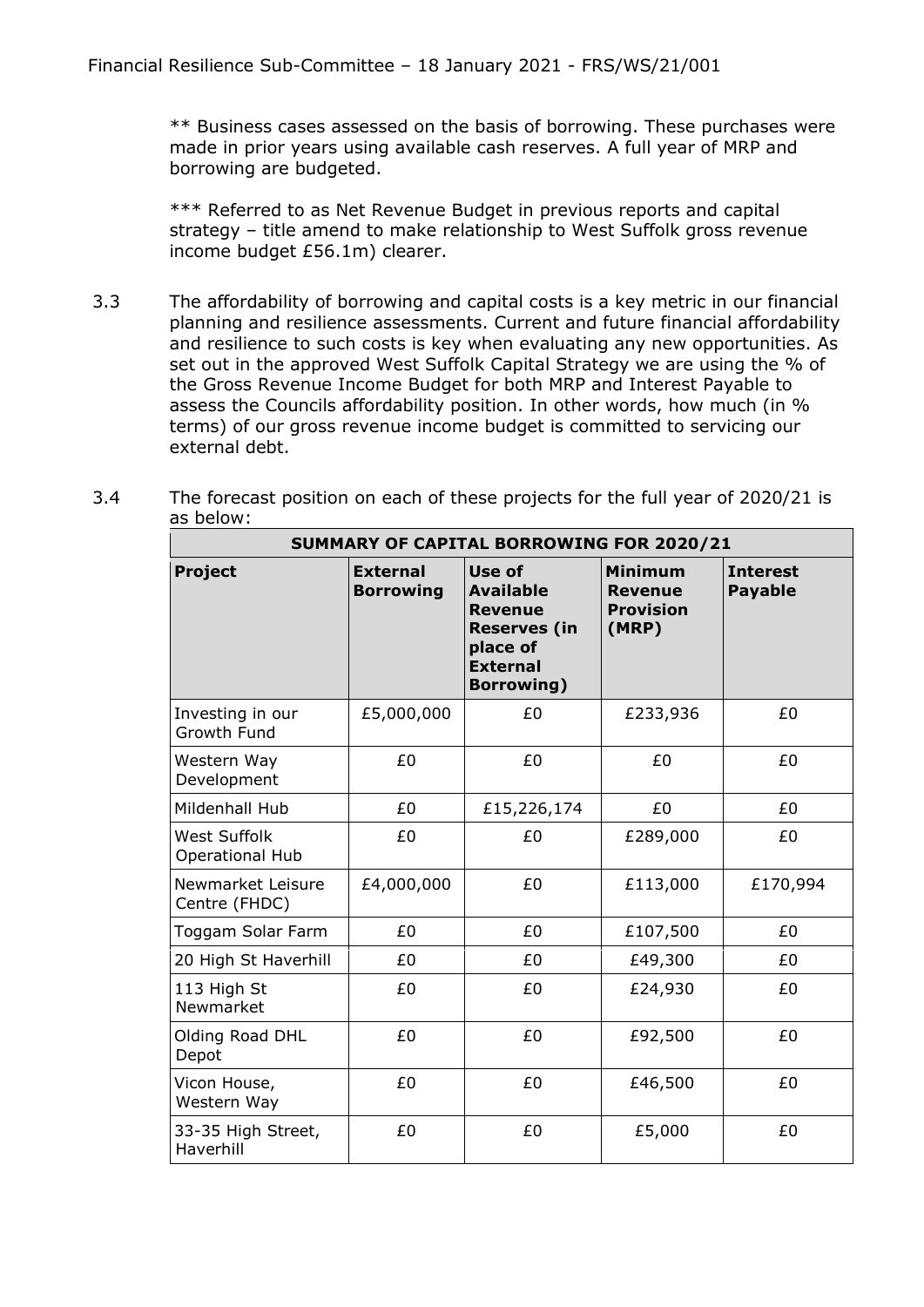| 17/18 Cornhill                                                   | £0         | £1,272,183  | £0       | £0       |  |
|------------------------------------------------------------------|------------|-------------|----------|----------|--|
|                                                                  |            |             |          |          |  |
| Sub total                                                        | £9,000,000 | £16,498,357 | £961,666 | £170,994 |  |
| <b>Total Borrowing</b>                                           |            | £25,498,357 |          |          |  |
| % of Gross<br><b>Revenue Income</b><br>(excl COVID-19<br>Grants) |            |             | 0.8%     | 0.1%     |  |

The original forecast position moved due to the following reasons:

No requirement of external borrowing in 2020/21.

Reviewing the Western Way development in light of the COVID-19 outbreak.

The impact of these changes is a reduction in forecast Interest Payable of £1,277,750 in 2020/21.

- 3.5 The improvement in the Forecast Interest Payable value is due to the use of internal cash balances as oppose to externally borrowing which attracts a higher borrowing cost. The saving in the interest payable budget will be transferred to the capital financing reserve to be utilised in future budget periods to accommodate any fluctuations/market movements in external borrowing costs
- 3.6 As at the end of December 2020 there had been no requirement to borrow externally over and above the £4.0m Barclays loan. Therefore, the only interest payable for the year was the £170,994 relating to this. As at the end of December 2020 a total of £29.7m is forecast to be borrowed internally from available cash balances which reflects the council's underlying need to borrow.

#### **4. Borrowing and Income - Proportionality**

- 4.1 The concept of proportionality, alongside that of affordability, is a key consideration when considering funding projects through borrowing.
- 4.2 The costs and risks associated with that borrowing should be looked at as part of the whole financial position of the council in our financial planning and resilience assessments. Awareness of the scale and relationship with the asset base and revenue delivery is essential to informed decision making.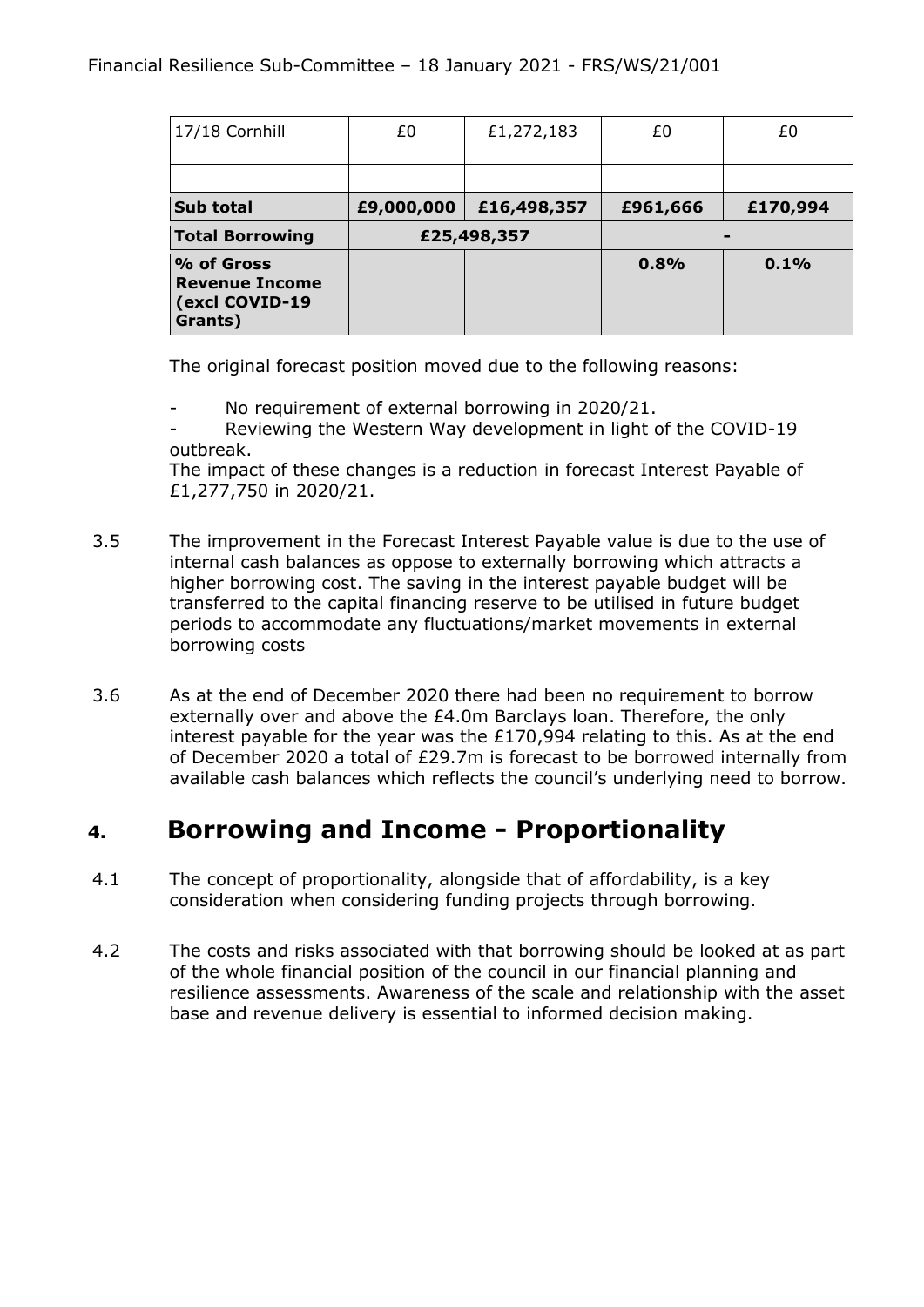4.3 This relationship and trend between borrowing, asset base and yield (expressed as income as % of net revenue) from the investments that the council has made are laid out in the tables below. These are split by asset type. This table shows that the £52.7m budgeted borrowing would have represented 21.2% of our Long-Term Asset (£248.7m) base. The Council receives around £8.5m income (gross) from its previous asset investments (as set out below) which represents 15.2% of our total gross revenue income budget.

| 2020/21<br><b>BUDGET</b>   | Asset<br><b>Value</b><br>£m | <b>External</b><br><b>Borrowing</b><br>£m | <b>Borrowing</b><br>as $%$ of<br><b>Long Term</b><br><b>Assets</b><br>(£248.7m) | Annual<br><b>Income</b><br>£m | % Proportion<br>of Total Gross<br><b>Revenue</b><br><b>Income Budget</b> |
|----------------------------|-----------------------------|-------------------------------------------|---------------------------------------------------------------------------------|-------------------------------|--------------------------------------------------------------------------|
| <b>Industrial Units</b>    | £24.2                       | £0.0                                      | $0\%$                                                                           | £2.7                          | 4.8%                                                                     |
| Retail Units               | £28.2                       | £0.0                                      | $0\%$                                                                           | £1.8                          | 3.2%                                                                     |
| Land                       | £10.3                       | £0.0                                      | $0\%$                                                                           | £1.0                          | 1.8%                                                                     |
| Solar Farm                 | £13.8                       | £0.0                                      | $0\%$                                                                           | £1.5                          | 2.7%                                                                     |
| Growth Fund                |                             | £16.3                                     | $6.6\%$                                                                         | £1.5                          | 2.7%                                                                     |
| Western Way<br>Development |                             | £21.6                                     | 8.7%                                                                            | £0.0                          | 0.0%                                                                     |
| Mildenhall Hub             |                             | £9.1                                      | 3.7%                                                                            | £0.0                          | $0.0\%$                                                                  |
| Other                      |                             | £5.7                                      | 2.3%                                                                            | £0.0                          | $0.0\%$                                                                  |
| <b>TOTAL</b>               |                             | £55.7                                     | 21.2%                                                                           | £8.5                          | 15.2%                                                                    |

4.4 The forecast position for the financial year 2020/21 for borrowing and income is laid out below:

| 2020/21                    | <b>Asset</b><br><b>Value</b><br>£m | <b>xternal</b><br><b>Borrowing</b><br>£m | <b>Borrowing</b><br>as $%$ of<br><b>Long Term</b><br><b>Assets</b><br>(£247.6m) | <b>Annual</b><br><b>Income</b><br>£m | % Proportion of<br><b>Total WSC</b><br><b>Gross Revenue</b><br>Income (excl.<br>Grants) |
|----------------------------|------------------------------------|------------------------------------------|---------------------------------------------------------------------------------|--------------------------------------|-----------------------------------------------------------------------------------------|
| <b>Industrial Units</b>    | £24.2                              | £0.0                                     | $0\%$                                                                           | £2.6                                 | $2.4\%$                                                                                 |
| <b>Retail Units</b>        | £31.8                              | £0.0                                     | $0\%$                                                                           | £1.7                                 | $3.4\%$                                                                                 |
| Land                       | £10.3                              | £0.0                                     | $0\%$                                                                           | £0.9                                 | 1.8%                                                                                    |
| Solar Farm                 | £11.4                              | £0.0                                     | $0\%$                                                                           | £1.3                                 | 2.6%                                                                                    |
| Growth Fund                |                                    | £5.0                                     | 6.5%                                                                            | £1.5                                 | 3.0%                                                                                    |
| Western Way<br>Development |                                    | £0.0                                     | $0\%$                                                                           | £0.0                                 | 0.0%                                                                                    |
| Mildenhall Hub             |                                    | £0.0                                     | $0\%$                                                                           | £0.0                                 | $0.0\%$                                                                                 |
| Other                      |                                    | £4.0                                     | 1.6%                                                                            | £0.0                                 | 0.0%                                                                                    |
| <b>TOTAL</b>               |                                    | £9.0                                     | 8.1%                                                                            | £8.0                                 | 16.1%                                                                                   |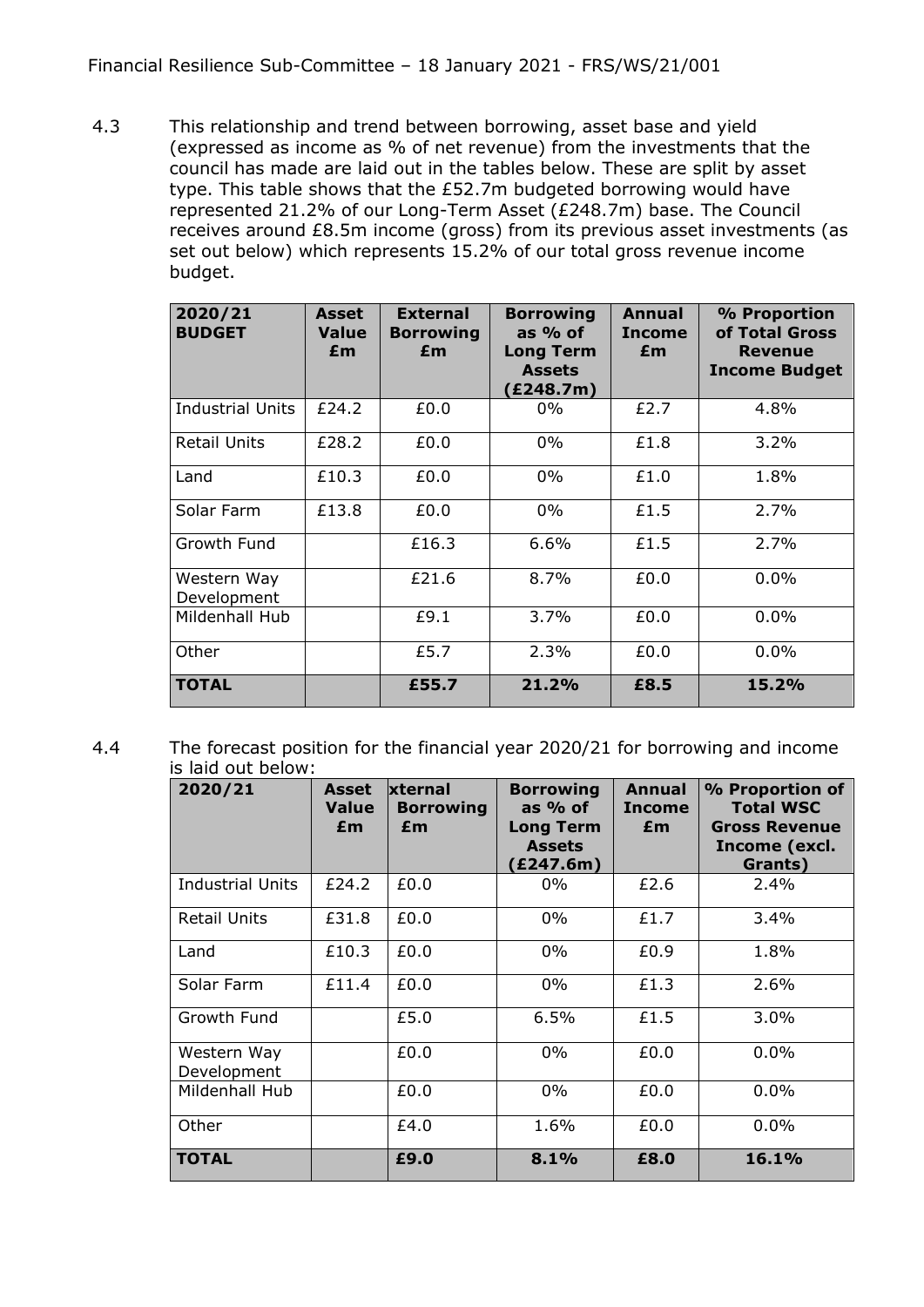4.5 The change in % of Gross Revenue Income (based on total gross revenue income budget of £56.1m exclusive of grants) is caused by reduced forecasts in other income areas (car parks and planning in particular).

#### **5. Borrowing and Asset Yields**

- 5.1 Borrowing, whether internally from available cash balances or externally from other institutions, bears a cost which will affect the yield of investments made with that money.
- 5.2 West Suffolk Council makes investment decisions to support its strategic priorities which are not solely focussed on financial return, in line with our agreed Investing in our Growth Agenda Strategy. There are therefore a range of yield returns delivered by these investments that varies from project to project dependant on the wider blended socio-economic returns that these projects give.
- 5.3 In order to aid comparison between projects and returns from 'normal' treasury management cash investment (section 2 above), the table below shows the income and net return from the current project portfolio.

| 2020/21<br><b>BUDGET</b>   | Asset<br><b>Value</b><br>£m | <b>Borrowing</b><br>£m | Annual<br><b>Income</b><br>£m | <b>Net</b><br>Return<br>(Excl.<br><b>Borrowing</b><br><b>Costs</b><br>****' | <b>Net Return</b><br>(Incl.<br><b>Borrowing</b><br>Costs) | Yield<br>$\frac{1}{2}$<br>(E/A) |
|----------------------------|-----------------------------|------------------------|-------------------------------|-----------------------------------------------------------------------------|-----------------------------------------------------------|---------------------------------|
|                            | A                           | B                      | C                             | D                                                                           | E.                                                        | F                               |
| <b>Industrial Units</b>    | £24.2                       | £0.0                   | £2.7                          | £2.2                                                                        | £2.2                                                      | 9.1%                            |
| <b>Retail Units</b>        | £28.2                       | £0.0                   | £1.8                          | £1.5                                                                        | £1.5                                                      | 5.3%                            |
| Land                       | £10.3                       | £0.0                   | £1.0                          | £1.0                                                                        | £1.0                                                      | 9.7%                            |
| Solar Farm                 | £14.4                       | £0.0                   | £1.5                          | £1.1                                                                        | £0.5                                                      | 3.3%                            |
| Growth Fund                |                             | £16.3                  | £1.5                          | £1.5                                                                        | £0.2                                                      | 1.0%                            |
| Western Way<br>Development |                             | £21.6                  | £0.0                          | £0.0                                                                        | £0.0                                                      | 0.0%                            |
| Mildenhall Hub             |                             | £9.1                   | £0.0                          | £0.0                                                                        | £0.0                                                      | 0.0%                            |
| Other                      |                             | £5.7                   | £0.0                          | £0.0                                                                        | £0.0                                                      | 0.0%                            |
| <b>TOTAL</b>               | £77.1                       | £55.7                  | £8.5                          | £7.3                                                                        | £5.4                                                      | 4.1%                            |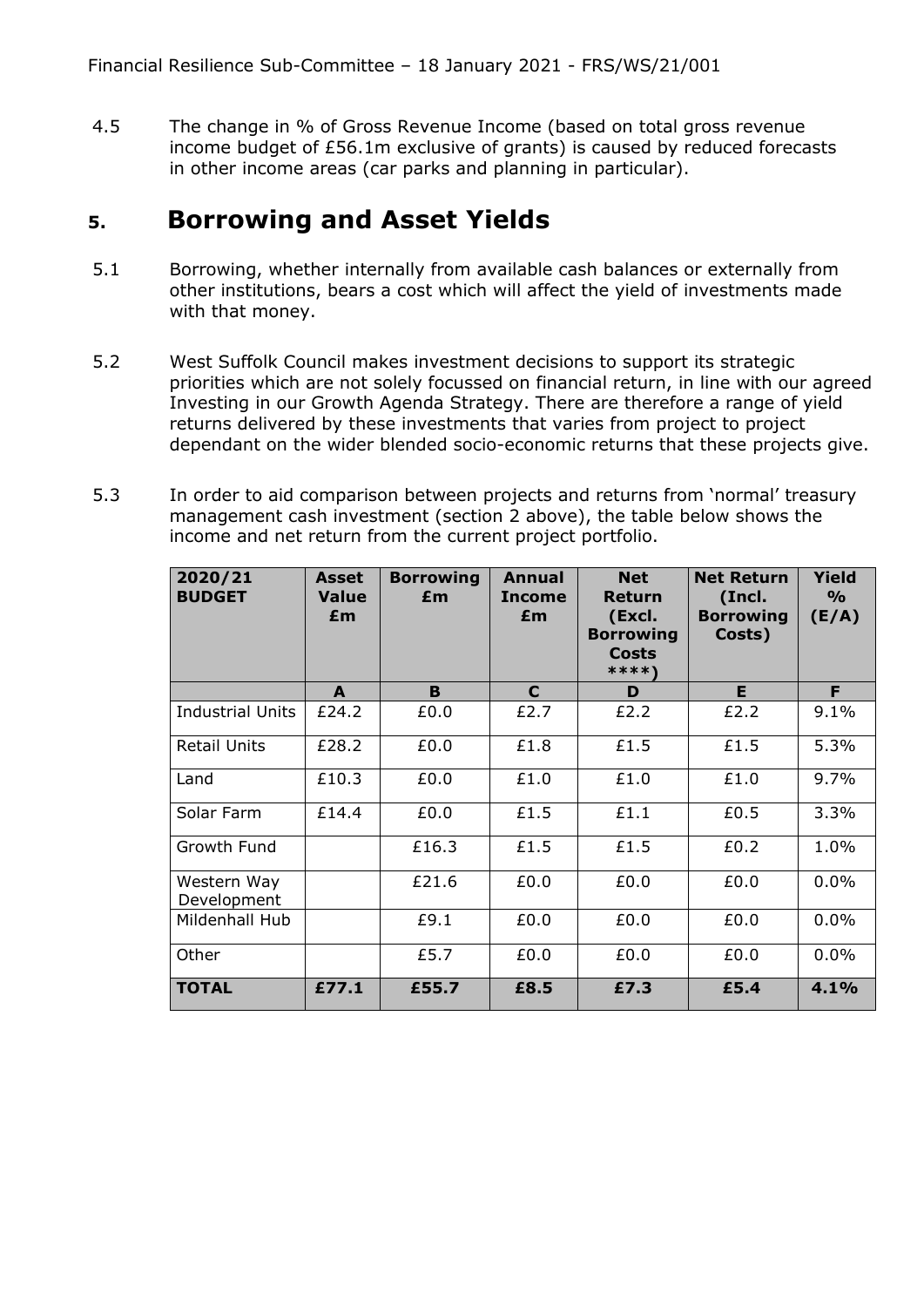| 2020/21                            | <b>Asset</b><br><b>Value</b><br>£m | <b>Borrowing</b><br>£m | Annual<br><b>Income</b><br>£m | <b>Net</b><br><b>Return</b><br>(Excl.<br><b>Borrowing</b><br><b>Costs</b><br>****\ | <b>Net Return</b><br>(Incl.<br><b>Borrowing</b><br>Costs) | <b>Yield</b><br>$\frac{9}{6}$<br>(E/A) |
|------------------------------------|------------------------------------|------------------------|-------------------------------|------------------------------------------------------------------------------------|-----------------------------------------------------------|----------------------------------------|
|                                    | A                                  | B                      | $\mathbf C$                   | D                                                                                  | E                                                         | F                                      |
| Industrial<br>Units                | £24.2                              | £0.0                   | £2.6                          | £2.1                                                                               | £2.1                                                      | 8.7%                                   |
| <b>Retail Units</b>                | £31.8                              | £0.0                   | £1.7                          | £1.4                                                                               | £1.4                                                      | 4.4%                                   |
| Land                               | £10.3                              | £0.0                   | £0.9                          | £0.9                                                                               | £0.9                                                      | 8.7%                                   |
| Solar Farm                         | £14.4                              | £0.0                   | £1.3                          | £0.9                                                                               | £0.3                                                      | 2.1%                                   |
| Growth Fund                        |                                    | £5.0                   | £1.5                          | £1.5                                                                               | £0.2                                                      | 1.0%                                   |
| West Suffolk<br>Operational<br>Hub |                                    | £0.0                   | £0.0                          | £0.0                                                                               | £0.0                                                      | 0.0%                                   |
| Mildenhall Hub                     |                                    | £0.0                   | £0.0                          | £0.0                                                                               | £0.0                                                      | 0.0%                                   |
| Other                              |                                    | £4.0                   | £0.0                          | £0.0                                                                               | £0.0                                                      | 0.0%                                   |
| <b>TOTAL</b>                       | £80.7                              | £9.0                   | £8.0                          | £6.8                                                                               | £4.9                                                      | 4.8%                                   |

\*\*\*\* Includes direct operating costs

# **6. Borrowing and Temporary Loans**

6.1 Below is a summary of the borrowings and temporary loans as at 31 December 2020:

| <b>BORROWINGS AND TEMPORARY LOANS</b> |                            |                      |  |  |  |  |
|---------------------------------------|----------------------------|----------------------|--|--|--|--|
| Lender / Loan<br>number               | <b>Balance outstanding</b> | <b>Maturity date</b> |  |  |  |  |
| Barclays Loan                         | £4,000,000                 | 31 March 2078        |  |  |  |  |

# **7. Other Market Considerations**

- 7.1 The COVID-19 pandemic continues to play havoc with the financial markets around the world. Combined with the UK's imminent exit from Europe, interest rates and investment returns remain at an all-time low.
- 7.2 Base rate has remained at 0.10%, with little prospect of any increase in the foreseeable future. Indeed, many analysists are predicting zero or negative rates before we see any increase in rates.